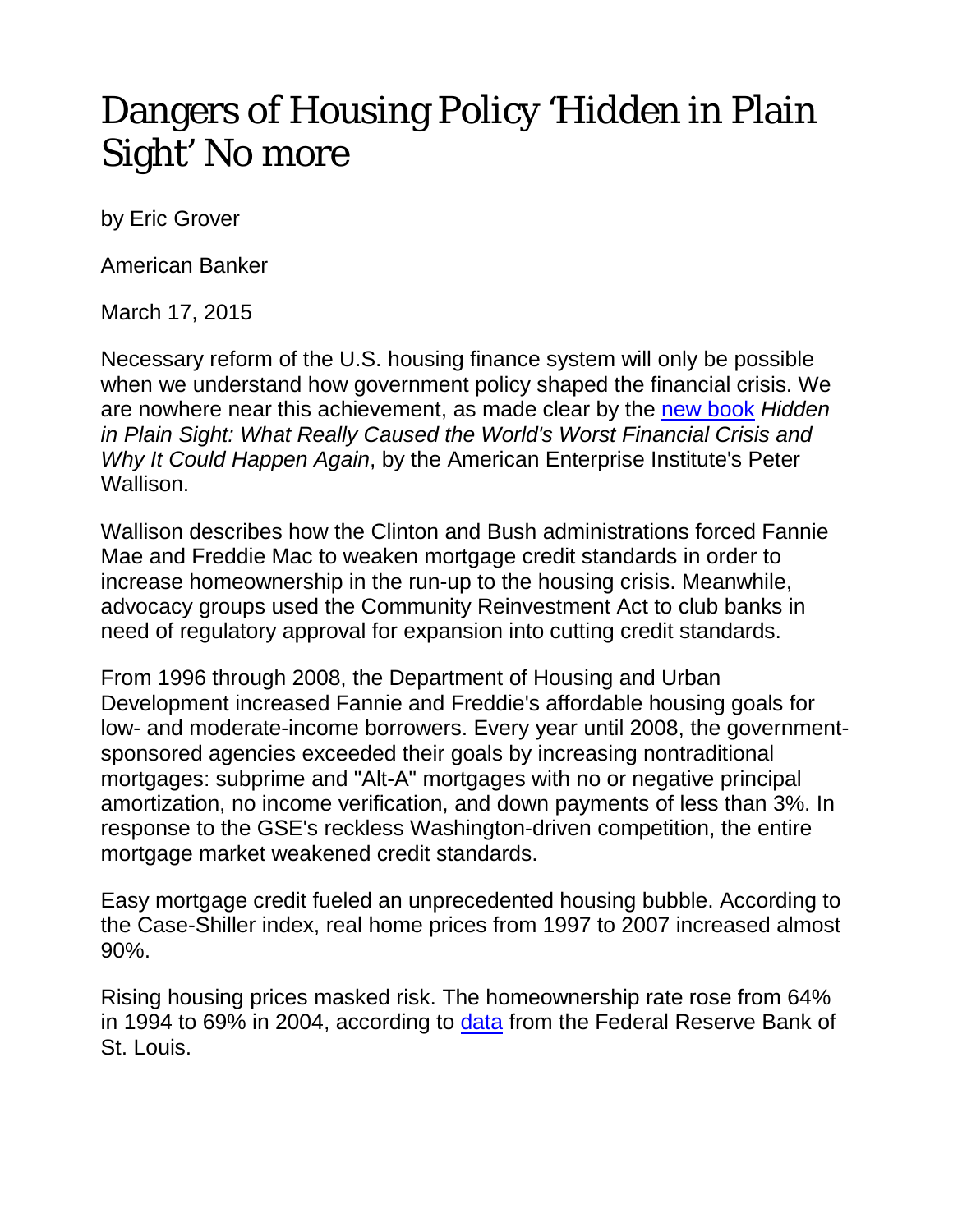By June 2008, 57% of all U.S. mortgages — 31 million — were high-risk nontraditional mortgages, according to Wallison. Seventy-six percent of those were backed by the GSEs and government agencies.

Washington propelled the tsunami of sketchy mortgages, Wallison writes. The private sector followed its lead. If there had been no taxpayer-backstopped mortgages on the table, then private lenders wouldn't have supplied unsound mortgages in such quantities.

For many people on the left, greedy Wall Street is an irresistible villain. But there's always been greed on Wall Street. As House Financial Services Committee Chairman Jeb Hensarling [observes,](http://mfile3.akamai.com/65722/wmv/sos1467-1.streamos.download.akamai.com/65726/hearing012715.asx) "Washington greed" was more the problem in the run-up to the crisis — and it remains so today.

The fable that deregulation was the cause of the crisis drove the passage of the Dodd-Frank Act. But under Bush, there was no financial deregulation. In fact, the Privacy and Patriot Acts and Sarbanes-Oxley imposed a battery of additional regulatory burdens on banks.

Dodd-Frank was falsely sold as a silver bullet preventing another financial crisis. Instead, as Wallison notes, it "slowed and will continue to slow economic growth" and conferred enormous new powers on Washington bureaucrats. But it didn't address the culprit in the crisis: government's role in housing finance.

Now, as Hensarling [warns,](http://www.wsj.com/articles/fannie-freddie-regulator-defends-actions-1422392943) "Washington appears to be rolling the dice again" on the same gamble that produced the last crisis. Fannie, Freddie and the Federal Housing Administration are playing a game of thrones to dominate subprime mortgages.

In December, Fannie and Freddie re-launched 30-year, fixed-rate, 97% loanto-value mortgages. With FHA's [reserve fund](http://financialservices.house.gov/uploadedfiles/022615_hi_memo.pdf) below a statutorily mandated 2%, HUD secretary Julian Castro says [lowering premiums](http://www.cnbc.com/id/102368008) by 50 basis points makes mortgages more affordable.

Over half of government purchase mortgages now have down payments of 5% or less. With a straight face, FHFA director Mel Watt contends that GSE mortgages with a [3% down payment](http://mfile3.akamai.com/65722/wmv/sos1467-1.streamos.download.akamai.com/65726/hearing012715.asx) with "other compensating factors" are no riskier than those with 10% down payments.

Meanwhile, AEI's National Mortgage Risk Index [hit a high](http://www.housingrisk.org/wp-content/uploads/2015/02/AEIs-International-Center-on-Housing-Risk-Briefing-Presentation-February-2015.pdf) in January. In January, 37% of Fannie/Freddie and 65% of FHA mortgages respectively had